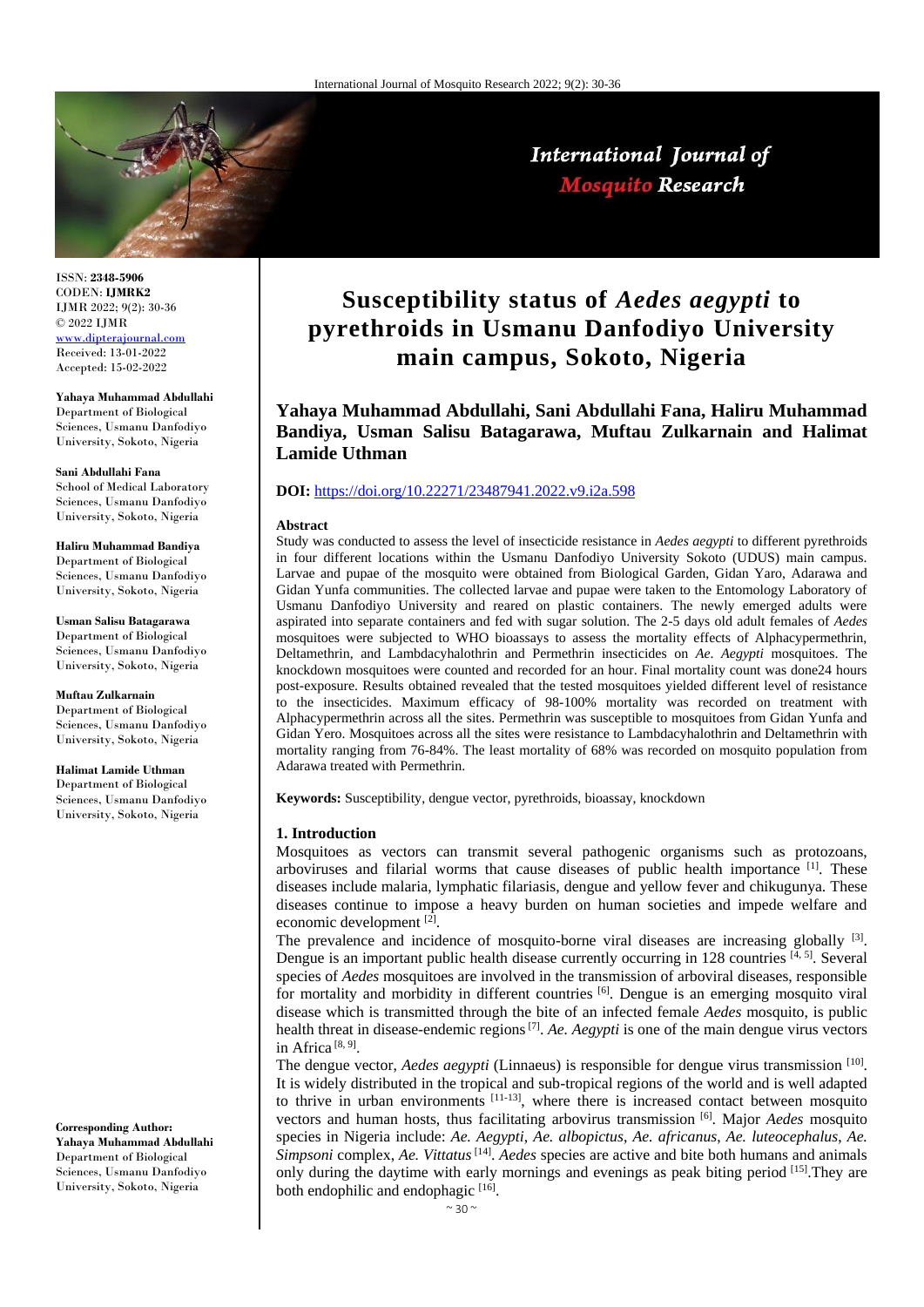Despite the different control measures taken, mosquito borne diseases still remain a major cause of death and are increasingly threatening over 831 million (70%) people on the African continent [8, 17].

Nigeria is one of the high-risk countries for yellow fever transmission, with over 40,000 suspected cases reported between 1985-1991<sup>[18]</sup>. Furthermore, there has been reported cases of yellow fever re-emergence in the Country with 341 suspected cases from 16 states with Kano, Kebbi, Kogi, Kwara, Nasarawa and Zamfara confirming the disease [19]. In 2016 there were reported cases of dengue outbreak in Sokoto State leading to outright and sudden death of some of the patients [20]. Although the cases were not confirmed but preliminary investigation conducted within the areas where cases were reported revealed higher density of *Aedes* mosquitoes.

The emergence and re-emergence of viral diseases transmitted by vectors raises global concerns about the causes of the emergence, threats to health, burden and the feasibility of prevention and control  $[21]$ . This phenomenon could be attributed to urbanization which was believed to have modified the ecology of *Aedes* mosquitoes by changing the composition and dynamics of the species, and increasing the abundance of their breeding sites, and thus contribute to arbovirus outbreaks  $[22]$ . This could be the reason for reemergence of some of these diseases in different parts of Nigeria. It could also be due to breeding of the vector species which was observed to be in man-made containers such as cans, abandoned tires, earthen pots and others habitats associated with human dwellings  $[23, 24]$ . The construction and modernization projects going on in different parts of the country might add up to the breeding grounds for the vectors. The habit of littering the environment with discarded containers among dwellers was also observed to provide good breeding sites for these mosquitoes  $^{[25]}$ . This is also very common practice in some parts of Nigeria and might add to the causes of outbreak and reemergence of the *Aedes* vectored diseases. Earlier, it was reported that the threat of vectorborne diseases has risen due to the growth of cities, progression of climate change, and increase in globalization and international travel  $[6]$ . The ongoing constructions in the study area might have increases the availability of water holding containers which could have resulted in the abundance of *Aedes* mosquito.

The use of chemical insecticides is the most effective means of controlling mosquitoes, but its efficacy is being considerably challenged by widespread resistance to multiple classes of insecticides [26]. This is a serious problem toward effective implementation of vector control strategies. It was reported that development of resistance to the insecticides can hinder effective control of vector borne diseases efforts [26]. This might also be the case in this part of the country as report indicated insecticide resistance as major problem in the control of yellow fever and other arboviral diseases [27]. Also multiple resistances to pyrethroids and organophosphates have been reported in *Ae. aegypti* populations from Asia<sup>[28]</sup>, South America and The Caribbean<sup>[29, 30]</sup> and in a lesser extent in Africa [31]. However, there is no recorded information on insecticide resistance in *Aedes* mosquitoes from this part of Nigeria. Considering the reported cases of *Aedes* resistance to different insecticides, adequate attention needs to be focused on this vector species. This study aimed to assess the resistant status of adults *Aedes aegypti* mosquitoes to deltamethrin, Permethrin, alphacypermethrin and lambda-cyhalothrin from 4 different locations within Usmanu Danfodiyo University, Main Campus, and Sokoto, Nigeria.

# **2. Materials and Methods**

# **2.1. Study Area**

The study was conducted in Usmanu Danfodiyo University Sokoto permanent site which is located at latitude 13.1274<sup>o</sup>N and longitude  $5.2046$ <sup>o</sup>E situated in Wammako Local Government Area, Sokoto. Different locations within the university were used for larval sampling.

# **2.2 Collection and Rearing of Larvae and Pupae**

The study was conducted between the months of July to October, 2020. Larval and Pupal stages of *Aedes* mosquitoes were collected from discarded tires, cans, discarded clay pots and gutters from different locations within the study area. The samples were collected into white transparent plastic containers and taken to the Entomology Laboratory, Department of Biological Sciences, Usmanu Danfodiyo University, Sokoto, for rearing. The containers were covered with small mesh size net and larvae fed a mixture of cabin biscuit and yeast tablets. The set up were kept under laboratory conditions and exposed to equal hours of light and darkness (12hour light and 12hour darkness). The newly emerged adult mosquitoes were transferred into the rearing cages and fed with sugar solution soaked in cotton wool. Adults *Aedes* 3-5 days old were used for susceptibility test using WHO procedure [32].

# **2.3 Bioassay Test**

The Bioassays were carried out according WHO procedure in which mosquitoes were exposed to insecticide-impregnated papers [32]. Four replicates of 20-25 mosquitoes each were tested for susceptibility to each insecticide. The mosquitoes were acclimatized for one hour in holding tubes before the bioassay was conducted. The acclimatized mosquitoes were then transferred into different exposure tubes containing papers impregnated with Alpha-cypermethrin (0.05%), Deltamethrin (0.05%), Lambdacyhalothrin (0.05%) and Permethrin  $(0.75\%)$  <sup>[33]</sup>. Knocked down mosquitoes were counted and the number recorded for one hour. After the exposure period, the mosquitoes were transferred back to the holding tube, and allowed stand upright for 24 hours. A piece of moist cotton wool was placed on the wire mesh end of the tube and place the tubes in a wooden box with large holes for ventilation and covered with a damp towel. After 24 hours after exposure, dead mosquitoes were counted. In addition, 2 batches of 20-25 mosquitoes were separately used as control for each of the insecticide. Control mosquitoes were exposed to insecticides free papers and mortality count taken as in test experiments. All bioassays were performed in Entomology Laboratory, Usmanu Danfodiyo University Sokoto, Nigeria. Temperature and relative humidity ranges from  $27 \pm 20^{\circ}$  and 65-80% relative humidity.

# **2.4 Identification**

The mosquitoes used in both the tests and control experiments were examined under the stereo microscope and identified to species level using morphological keys (Nelson 1986, Service, 2012)<sup>[34, 35]</sup>.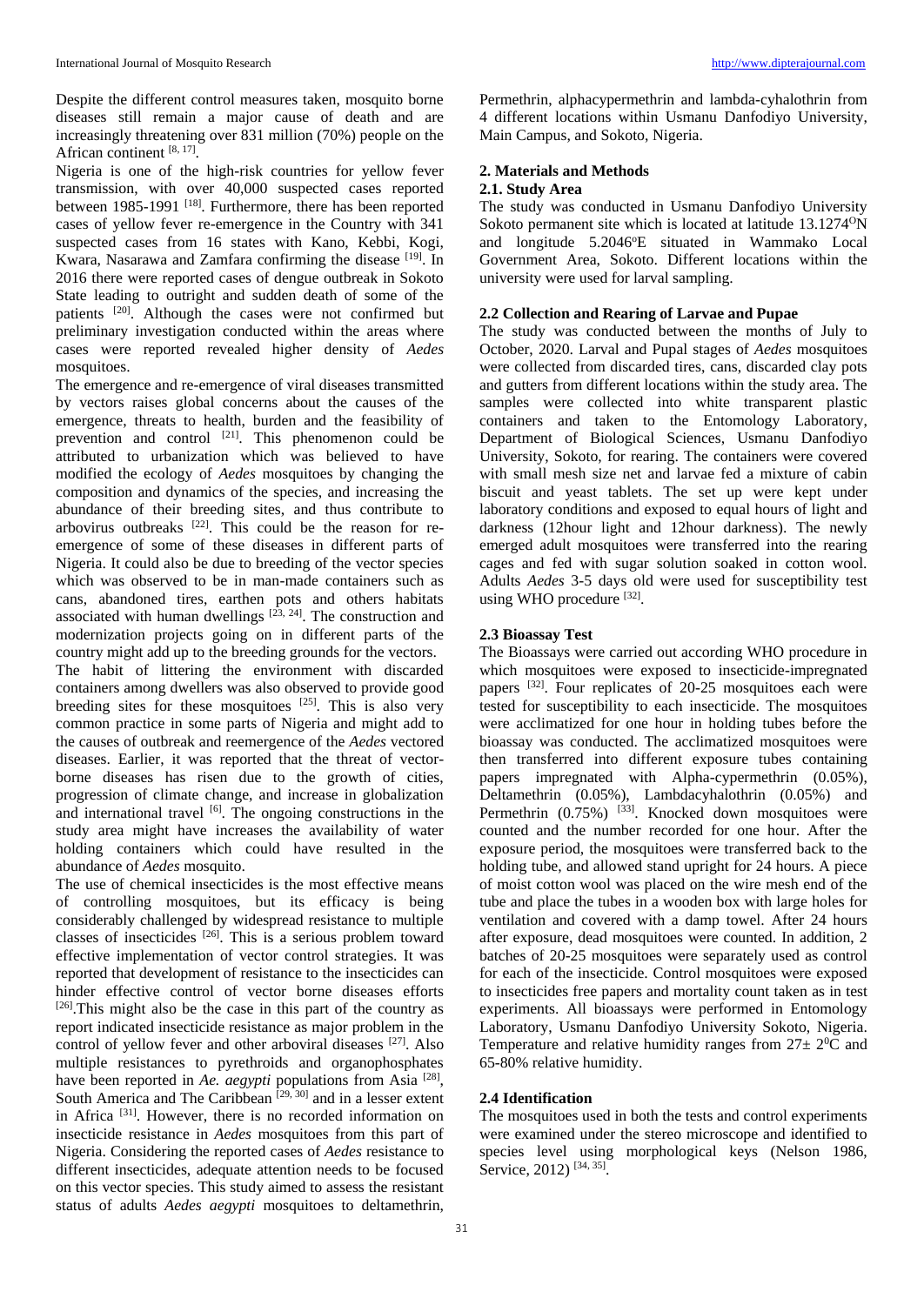### **2.5 Data analysis**

The results of the bioassays were interpreted based on the overall percent mortality after 24hour of exposure to each insecticide across all four exposed replicates expressed as percentage of the total number of exposed mosquitoes. Susceptibility interpretation was done based on the WHO recommended criteria where 98–100% mortality indicates susceptibility; 90–97% mortality suggests possible resistance and required further confirmation and <90% mortality indicates the presence of resistance [32].

# **3. Results**

The mortality of *Aedes aegypti* from different locations 24 hours after exposure to different pyrethroids is shown in Tables 1-4. The mortality rate showed that the different insecticides exhibited different degree of resistant. A total of 400 *Aedes* mosquitoes from Gidan Yunfa were tested. It is

clear from Table 1 that the tested mosquitoes were susceptible to Permethrin and Alphacypermethrin with mortality values of 98 and 100% respectively indicative of the susceptibility nature of the insecticides. Mosquitoes exposed to Deltamethrin and Lambda-cyhalothrin showed resistance with mean mortality of 80% and 84% respectively. The mortality value of 2% was recorded on untreated control mosquitoes against Deltamethrin. It's also evident from Table 2 that 370 mosquitoes from Gidan Yero were exposed the insecticides. Mosquitoes treated with Alphacypermethrin and Lambdacyhalothrin showed susceptibility to the insecticides with 98% and 99% mortality respectively after 24hour exposure period. Deltamethrin and Permethrin revealed different level of resistance with 83% and 76% mortality respectively after same period of exposure. No mortality was recorded on the control after same exposure period.

**Table 1:** Mortality of *Aedes aegypti* from Gidan Yunfa 24 Hours after exposure to insecticides

| Mortality Rate $(\% )$   |                                                                                                              |     |     |    |  |             |
|--------------------------|--------------------------------------------------------------------------------------------------------------|-----|-----|----|--|-------------|
| <b>Insecticides</b>      | Number of Mosquito Tested Number Dead % Mortality Number in Control % Mortality in Control Resistance status |     |     |    |  |             |
| <b>Alphacypermethrin</b> | 100                                                                                                          | 100 | 100 | 50 |  | Susceptible |
| Deltamethrin             | 100                                                                                                          | 80  | 80  | 50 |  | Resistance  |
| Permethrin               | 100                                                                                                          | 98  | 98  | 50 |  | Susceptible |
| Lambdacyhalothrin        | 100                                                                                                          | 84  | 84  | 50 |  | Resistance  |
| Total                    | 400                                                                                                          |     |     |    |  |             |

<90% means Resistance; 90% -97% means Possible Resistance; 98% -100% means Susceptible

| <b>Table 2:</b> Mortality of Ae. Aegypti from Gidan Yero 24 Hours after exposure to insecticides |  |  |
|--------------------------------------------------------------------------------------------------|--|--|
|--------------------------------------------------------------------------------------------------|--|--|

| Mortality Rate $(\% )$   |                                                                                                              |    |      |    |  |             |
|--------------------------|--------------------------------------------------------------------------------------------------------------|----|------|----|--|-------------|
| <b>Insecticides</b>      | Number of Mosquito Tested Number Dead % Mortality Number in Control % Mortality in Control Resistance status |    |      |    |  |             |
| <b>Alphacypermethrin</b> | 80                                                                                                           | 78 | 97.5 | 50 |  | Susceptible |
| Deltamethrin             | 100                                                                                                          |    |      | 50 |  | Resistance  |
| Permethrin               | 90                                                                                                           |    | 84   | 50 |  | Resistance  |
| Lambdacyhalothrin        | 100                                                                                                          | 99 | 99   | 50 |  | Susceptible |
| Total                    | 370                                                                                                          |    |      |    |  |             |

<90% means Resistance; 90% -97% means Possible Resistance; 98% -100% means Susceptible

Similar trend was observed when mosquitoes from biological garden were exposed to the insecticides (Table 3). Mosquitoes exposed to Alphacypermethrin showed full susceptibility with 100% mortality while Lambdacyhalothrin yielded 90% mortality indicative of possible resistance. Permethrin and Deltamethrin recorded similar resistant status with 81% and 79% mortality respectively. No mortality was recorded on the control mosquitoes. Results on Table 4 revealed that Alphacypermethrin recorded 99% mortality against *Ae*. *Aegypti* which confirmed the susceptibility nature of the mosquitoes from Adarawa community. Deltamethrin and Permethrin recorded same level of resistance with 80% mortality each. Lambdacyhalothrin recorded low mortality result with 68% indicating resistance. Only 2% mortality was recorded on control mosquitoes against Permethrin treated samples. Correction of mortality results using Abbott's formula was not done since the recorded mortality was less than 5%.

**Table 3:** Mortality of *Ae. Aegypti* from Biological Garden 24 Hours after exposure to insecticides

| Mortality Rate $(\% )$ |                                            |                       |                                   |                      |                                  |                          |
|------------------------|--------------------------------------------|-----------------------|-----------------------------------|----------------------|----------------------------------|--------------------------|
| <b>Insecticides</b>    | <b>Number of Mosquito</b><br><b>Tested</b> | <b>Number</b><br>Dead | $\frac{0}{0}$<br><b>Mortality</b> | Number in<br>Control | % Mortality in<br><b>Control</b> | <b>Resistance status</b> |
| Alphacypermethrin      | 80                                         | 80                    | 100                               | 50                   |                                  | Susceptible              |
| Deltamethrin           | 100                                        | 79                    | 70                                | 50                   |                                  | Resistance               |
| Permethrin             | 100                                        |                       | 81                                | 50                   |                                  | Resistance               |
| Lambdacyhalothrin      | 80                                         | 90                    | 90                                | 50                   |                                  | Possible Resistance      |
| Total                  | 360                                        |                       |                                   |                      |                                  |                          |

<90% means Resistance; 90% -97% means Possible Resistance; 98% -100% means Susceptible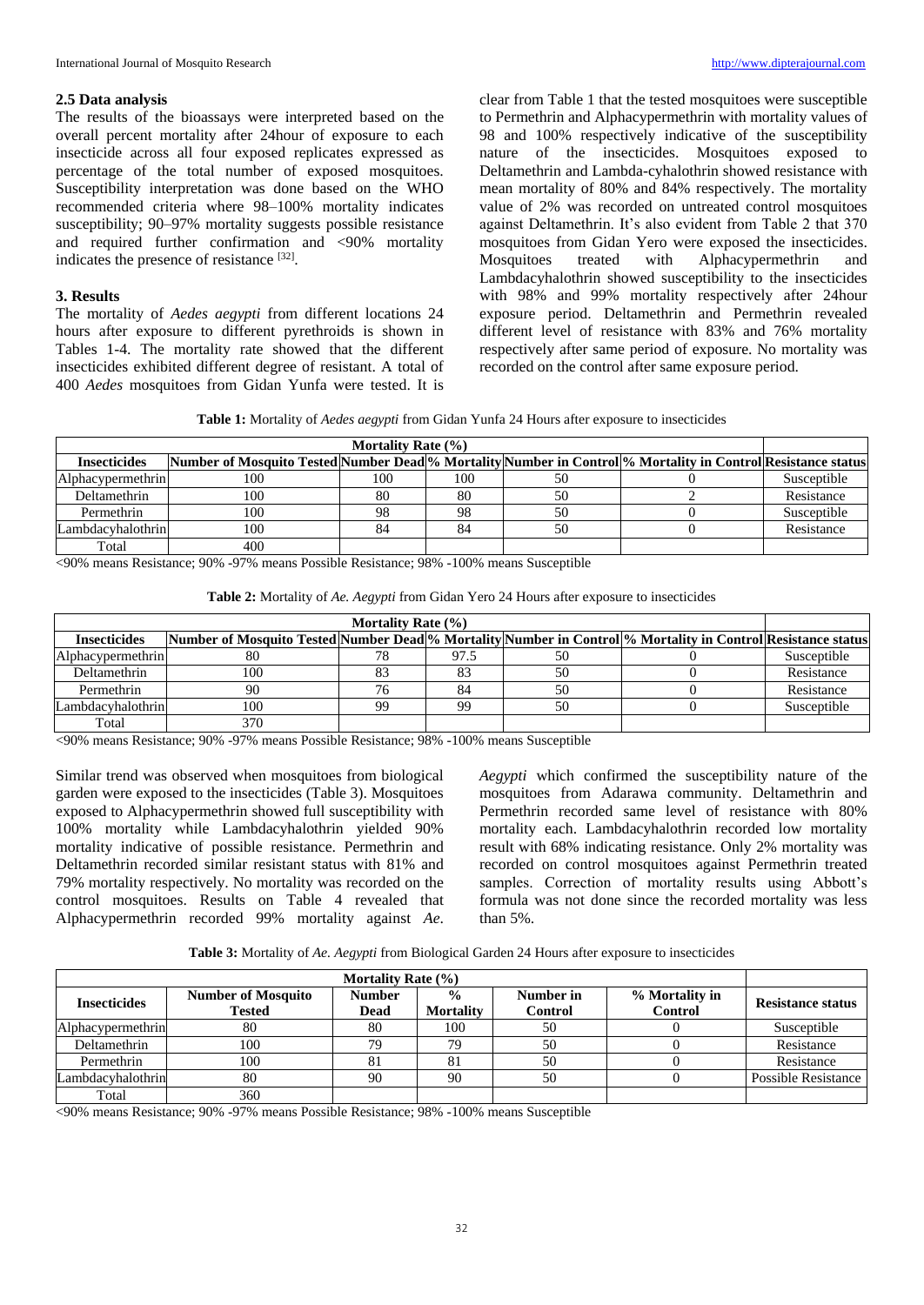| Mortality Rate $(\% )$ |                                                                                                              |    |    |    |  |             |
|------------------------|--------------------------------------------------------------------------------------------------------------|----|----|----|--|-------------|
| <b>Insecticides</b>    | Number of Mosquito Tested Number Dead % Mortality Number in Control % Mortality in Control Resistance status |    |    |    |  |             |
| Alphacypermethrin      | 100                                                                                                          | 99 | 99 | 50 |  | Susceptible |
| Deltamethrin           | 100                                                                                                          | 80 | 80 | 50 |  | Resistance  |
| Permethrin             | 80                                                                                                           |    | 68 | 50 |  | Resistance  |
| Lambdacyhalothrin      | 100                                                                                                          | 80 | 80 | 50 |  | Resistance  |
| Total                  | 380                                                                                                          |    |    |    |  |             |

<90% means Resistance; 90% -97% means Possible Resistance; 98% -100% means Susceptible



**Fig 1:** Susceptibility status of *Aedes aegypti* from the 4 locations within Usmanu Danfodiyo University, Sokoto.

## **4. Discussion**

This study clearly revealed the effects of different pyrethroids on mortality of *Ae aegypti* in Usmanu Danfodiyo University main campus. The findings herein indicated that *Ae. Aegypti* from different locations within the Usmanu Danfodiyo University exhibited varying levels of resistance to deltamethrin, permethrin and lambdacyhalothrin. The exposure of the mosquitoes to alphacypermethrin yielded 98- 100% mortalities indicative of the susceptibility nature of the insecticide. This means that among the insecticides tested, alphacypermethrin exhibited the highest mortality effect on the *Aedes* mosquitoes. Exposure to permethrin shows susceptibility to mosquitoes from Gidan Yero and Gidan Yunfa. Deltamethrin and Lambdacyhalothrin showed the lowest mortality rate and exhibited different level of resistance across all the locations. This further confirmed the reported cases of resistance to Lambda-cyhalothrin and DDT [36]. Thus, level of susceptibility varies according to insecticides and location.

The resistant status recorded in this study is not surprising as report have shown wide spread resistance of Pyrethroid in *Ae. Aegypti* [9]. Similar resistance to pyrethroid was reported in some parts of Nigeria [37-39]. Resistance to both betacypermethrin, deltamethrin, DDT, lambda-cyhalothrin, permethrin and malathion in *Ae. Aegypti* and *Ae albopictus* was earlier reported <sup>[40-42]</sup>. The findings of this study confirmed these findings and further agreed with reported case of possible resistance against *Ae*. *Aegypti* exposed to deltamethrin and permethrin in Jazzan region [36]. The results however, contradicted the full susceptibility recorded in *Ae. Aegypti* and *Ae*. *Albopictus* to deltamethrin in Central Africa

[31] but further confirmed the reported case of resistance to Deltamethrin in in *Ae. Aegypti* from Senegal and Cape Verde [43]. Recent findings [44] demonstrated high levels of resistance to DDT, pyrethroids and organophosphates by *Ae. Aegypti* in Peru while, varying levels of resistance of *Ae. Aegypti* when exposed to deltamethrin was also reported [45]. The level of resistance recorded in this study against lambda-cyhalothrin also agreed with the level of resistance of *Ae*. *Aegypti*  recorded when exposed to lambda-cyhalothrin  $[46, 47]$ .

Resistance in young mosquitoes to pyrethroids was reported to be due to their strength and physiological activeness [48, 49]. This might explain the reasons behind higher resistance status recorded particularly against deltamethrin and lambdacyhalothrin. Reports also revealed that increase in mortality due to pyrethroids exposure increases with increase in mosquito age in some vector species [49-51]. Even though *Aedes* mosquitoes exhibits different behaviour with malaria vectors same reason may applied as the bioassay was not conducted same day and some species are a day or two older. Thus, the differences in resistance status recorded could also be attributed to the differences in the age of the mosquitoes used.

The inhabitants of the area mostly engaged in farming activities. There is rampant and continuous usage of agricultural chemicals in the farms. These chemicals are sometimes washed deposited in the surrounding water bodies which serve as breeding ground for the mosquitoes. The developing larvae might get exposed to the chemical residues thereby enhancing development of resistant. Therefore, the continuous usage of the agrochemical in the field might be the reason for resistance status recorded. Agricultural and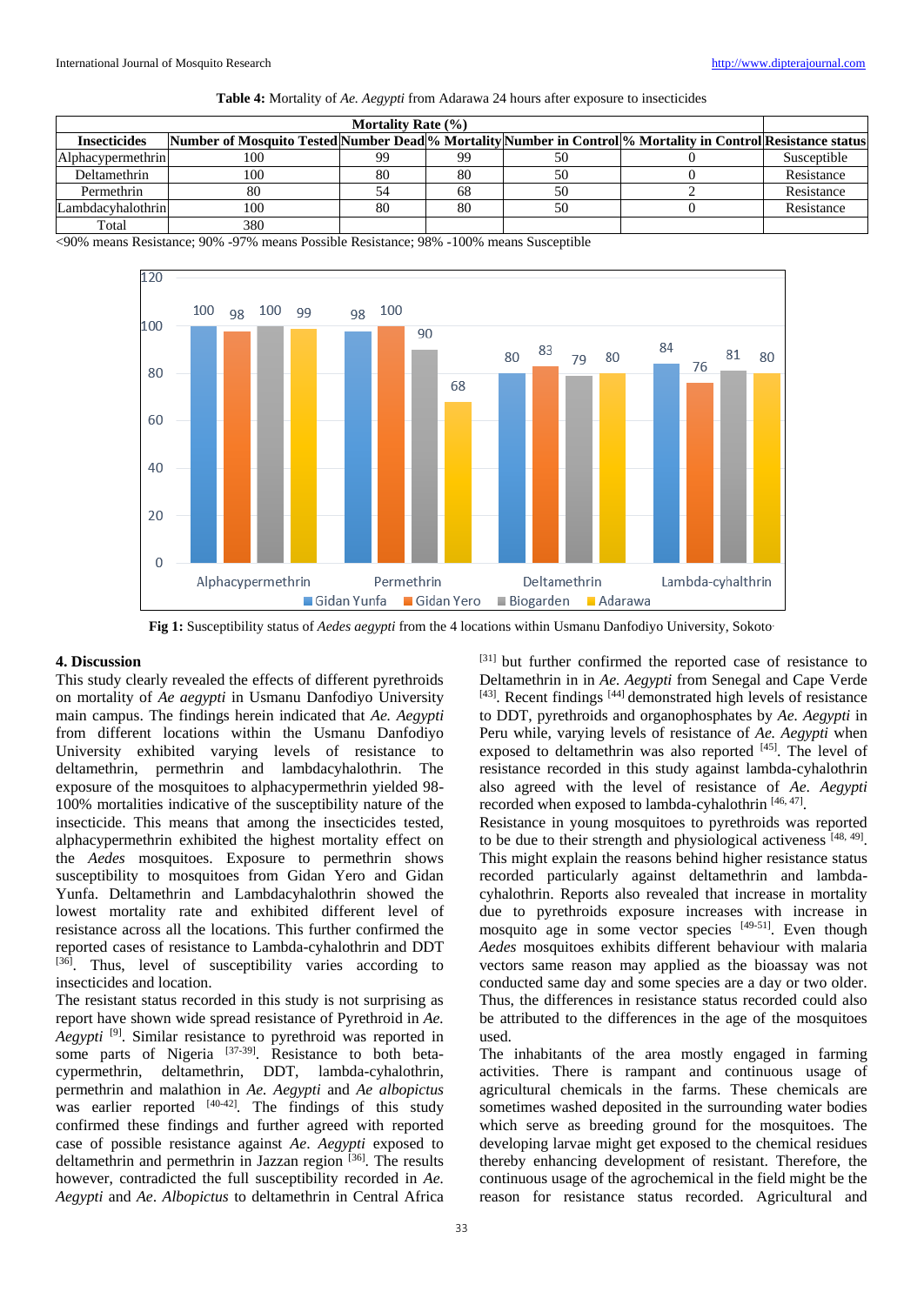household use of insecticides in Nigeria has been implicated as the reason for the development of resistance in mosquitoes [52] .

Although the present study had its limitations being confined only to Usmanu Danfodiyo University and larval collections were not done in all the available habitats, the information provided herein would form the basis for further studies on detailed *Aedes* mosquitoes. Also, the study being the first of its kind in Sokoto State, could serve as an essential tool for further investigation on the insecticide resistance and its mechanisms. The findings may also serve as a guide to the State Ministry of Health in planning and execution of its policies in vector monitoring, evaluation and control especially in areas where there were unconfirmed reports of dengue and yellow fever outbreaks in the state.

**5. Acknowledgement**: The authors are grateful to President's Malaria Initiative of the US Government (PMI) and Vectorlink Nigeria for providing the insecticide impregnated papers used and the management of Usmanu Danfodiyo University, Sokoto for providing Laboratory space and other logistics needed.

### **6. Conflicting Interest**

Authors declared that there was no conflicting interest

#### **7. References**

- 1. Okemena Agbor V, Taiwo Idowu E, Kayode Fagbohun I, Amos Oyeniyi T, Romoke Jimoh T, Adetoro Otubanjo O. Molecular Identification and Insecticide Resistance Status of *Culex* mosquitoes collected from blocked drainages in Lagos State, Nigeria, Pan African Journal of Life Sciences. 2020;4(1):1-6.
- 2. Murray CJL, Rosenfeld LC, Lim SS, Andrews KG, Foreman KJ, Haring DN, *et al*. Global malaria mortality between 1980 and 2010: a systematic analysis. The Lancet. 2012;379(9814):413-31.
- 3. André Barretto Bruno Wilke, Chalmers Vasquez, Augusto Carvajal, Johana Medin, Catherine Chase, Gabriel C Ardenas, *et al*. Proliferation of *Aedes aegypti*  in urban environments mediated by the availability of key aquatic Habitats. Scientific Reports. 2020;10:12925. https://doi.org/10.1038/s41598-020-69759-5
- 4. Samir Bhatt, Peter W Gething, Oliver J Brady, Jane P Messina, Andrew W Farlow, Catherine L Moyes, *et al*. The global distribution and burden of dengue. Nature. 2013 Apr;496(7446):504-507. doi:10.1038/nature12060
- 5. Brady OJ, Hay SI. The global expansion of dengue: how *Aedes aegypti* mosquitoes enabledthe first pandemic arbovirus. Annual Review of Entomology. 2020;65:191- 208.
- 6. Gubler DJ. Dengue, Urbanization and Globalization: The Unholy Trinity of the 21<sup>st</sup> Century. Tropical Medicine and Health. 2011;399(4):3-11.
- 7. WHO. Countries with risk of yellow fever transmission and countries requiring yellow fever vaccination. https:// www. who. int/ publications, 2020.
- 8. Weetman D, Kamgang B, Badolo A, Moyes C, Shearer F, Coulibaly M, *et al*. *Aedes* Mosquitoes and *Aedes*-Borne Arboviruses in Africa: Current and Future Threats. International Journal of Environmental Research. Public Health, 2018;15:220.
- 9. Abdelkarim Outammasine, Said Zouhar, Souad Loqman.

Global potential distribution of thee underappreciated arboviruses vectors (and) current anf future climate conditions. Transboundary Emerging Diseases, 2021.

- 10. Hafiz Azhar Ali Khan, Waseem Akram. Resistance Status to Deltamethrin, Permethrin, and Temephos Along With Preliminary Resistance Mechanism in *Aedes aegypti* (Diptera: Culicidae) From Punjab, Pakistan Journal of Medical Entomology. 2019;56(5):1304-1311. doi: 10.1093/jme/tjz057
- 11. Brown JE, Benjamin RE, Zheng W, Obas V, Barrera-Martinez L, Egizi A, Zhao4 H, *et al*. Human impacts have shaped historical and recent evolution in *Aedes aegypti*, the dengue and yellow fever mosquito Evolution*.* 2014;68(2):514-525. doi:10.1111/evo.12281
- 12. Johnson MTJ, Munshi South J. Evolution of life in urban environments. Science. 2017;3:358,(6363) eaam8327 doi:10.1126/Sciences.aam8327
- 13. McKinney ML. Urbanization as a major cause of biotic homogenization. Biological Conservation. 2006;127:247-260.
- 14. Chukwuekezie OC, Nwankwo AC, Nwosu EO, Dogunro FA, Nwangwu UC, Onwude CO, *et al*. Diversity and distribution of *Aedes* mosquitoes in Nigeria. New York Science Journal, 2018, 11(2).
- 15. Chukwuekezie OC, Nwangwu UC, Ogudu EO, Okoronkwo AI, Okoye CK, Onuora EN, *et al*. A cross sectional survey of Yellow fever and Dengue virus vectors in four communities of Ayamelum Local Govt Area (L.G.A), Anambra State, Southeast Nigeria. New York Science Journal. 2016;9(3).
- 16. Delatte H, Desvars A, Bouetard A, Bord S, Gimonneau G, Vourc'h G, *et al*. Blood-feeding behavior of *Aedes albopictus*, a vector of Chikigunya on La Réunion. Vector-Borne Zoonotic, 2010: 10, 249-258
- 17. Sule WF, Oluwayelu DO, Hernández-Triana LM, Fooks AR, Venter M, Johnson N. Epidemiology and Ecology ofWestNile Virus in Sub-Saharan Africa. Parasites and Vectors. 2018;11:414.
- 18. Nomhwange Tema, Anne Eudes Jean Baptiste, Obi Ezebilo, Joseph Oteri, Lois Olajide, Kizito Emelife, *et al*. The resurgence of yellow fever outbreaks in Nigeria: a 2‑year review 2017-19)*.* BMC Infectious Diseases, 21:1054.
- 19. Cynthia C Ojianwuna, Victor N Enwemiwe, Sunday E Erhunmwum. Effect of Petroleum Products on the Larvicidal Activity of *Aedes* Mosquitoes in Ika-North-East LGA, Delta State Nigeria. The Open Enviornmental Research Journal. 2021;13:24-30. Doi: 10.21472590277602114010024,
- 20. Ministry of Health, Sokoto State 2016.
- 21. Paixão ES, Teixeira MG, Rodrigues LC. Zika chikungunya, and dengue: the causes and threats of new and reemerging arboviral diseases BMJ Glob Health 2017;3:e000530. doi:10.1136/ bmjgh-2017-000530
- 22. Li Y, Kamara F, Zhou G, Puthiyakunnon, Li C. and Liu Y. Urbanization increases *Aedes* albopictus larval habitats and accelerates mosquito development and survivorship. PLoS Neglected Tropical Diseases. 2014;8:3301.
- 23. Oyido AE, Ozumba NA, Ezike OC, Nwosu EO, Nwaorgu OC, Ikpeze OO. Mosquito fauna of a tropical museum and zoological garden complex. Animal Research International. 2008;5(2):852-858.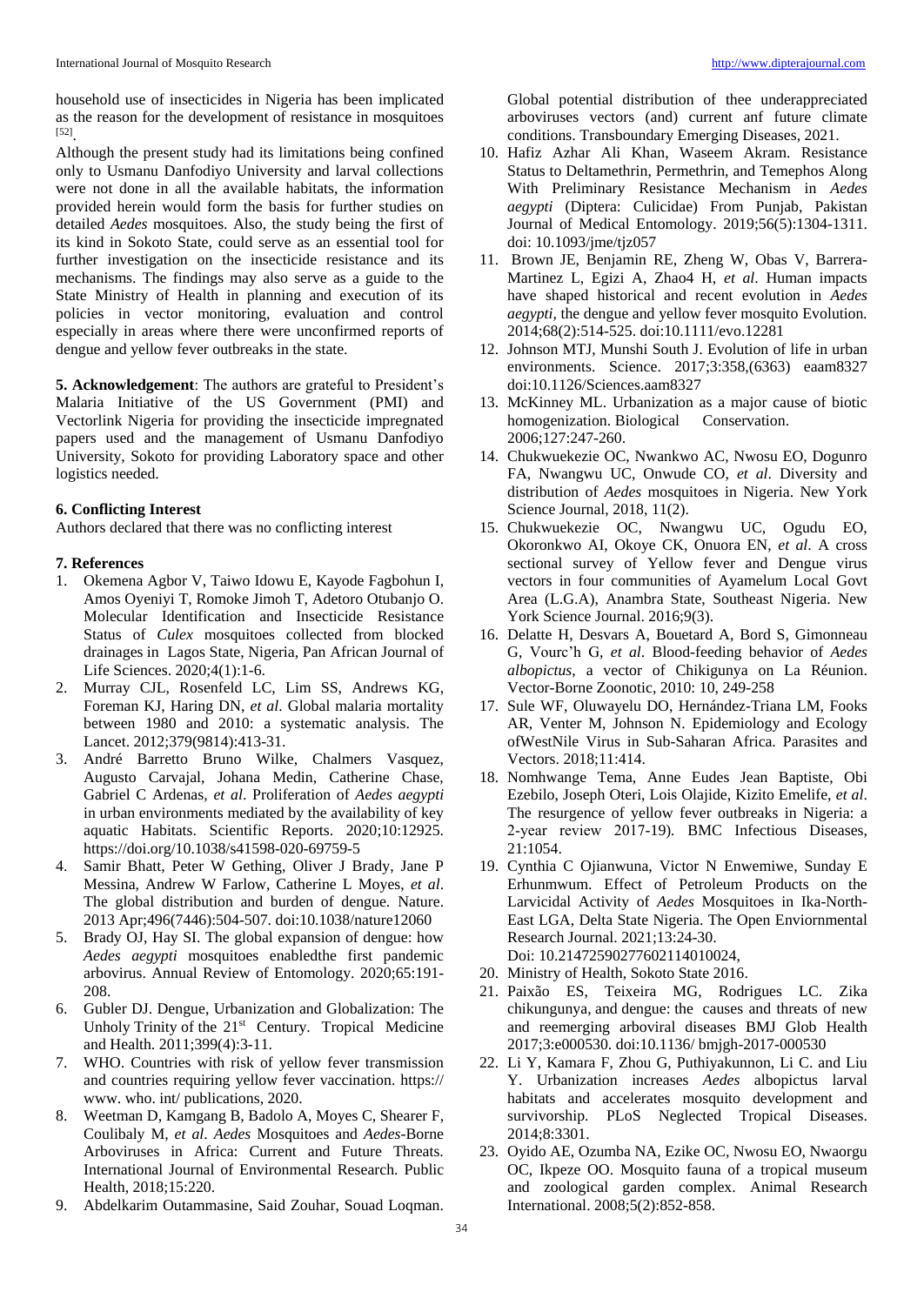- 24. McBride CS, Baier F, Omondi AB, Spitzer SA, Lutomiah J, Sang R, *et al*. Evolution of Mosquito for human linked to an odorant receptor. Nature. 515(7526):222-227. (http://dx.doi.org/10.1038/*nature*13964)
- 25. Nwoke BEB, Nwoke EA. Contributions of occupational hazards and environmental degradation on emergence and re-emergence of diseases. Book of proceedings, 3rd Annual National Conference of Occupational Safety and Environmental Health Management in Nigeria, November 8-11th, 2006, Nnamdi Azikiwe University Awka, Anambra State Nigeria, 2006, 7-16.
- 26. Yuan Fang, Wen-Qi Shi, Jla-Tong Wu, Yuan-Yuan Li, Jing-Bo Xue, Yi Zhang. Resistance to Pyrethroid and Organophosphate insecticides, and the geographical distribution and polymorphisms of target-site mutations in voltage-gate sodium channel and acetylcholynesterase 1 gene in *Anopheles sinensis* populations in Shanghai, China Parasites Vectors. 2019; 12:396.
- 27. Savage HM, Ezike VI, Nwamkwo AC, Spiegel R, Miller BR. First record of breeding population of Aedes albopictus in continental Africa: Implication for fro arboviral transmission. Journal of American Control Association. 1992;8(1):101-103.
- 28. Jirakanjanakit N, Rongnoparut P, Saengtharatip S, Chareonviriyaphap T, Duchon S, Bellec C, *et al*. Insecticide susceptible/resistance status in*Aedes* (Stegomyia) aegypti and *Aedes* (Stegomyia) albopictus (Diptera: Culicidae) in Thailand during 2003-2005. Journal of Economic Entomology. 2007;100(2):545-550.
- 29. Marcombe S, Carron A, Darriet F, Etienne M, Agnew P, Tolosa M, *et al*. Reduced Efficacy of Pyrethroid Space Sprays for Dengue Control in an Area of Martinique with Pyrethroid Resistance. American Journal of Tropical Medicine and Hygiene. 2009;80(5):745-751.
- 30. Lima EP, Paiva MH, de Araújo AP, da Silva EV, da Silva UM, de Oliveira LN, Insecticide resistance in *Aedes aegypti* populations from Ceará, Brazil. Parasites and Vectors. 2011;4:5.
- 31. Kamgang B, Marcombe S, Chandre F, Nchoutpouen E, Nwane P, Etang J, *et al*. Insecticide susceptibility of *Aedesaegypti* and *Aedesalbopictus* in Central Africa. Parasities and Vectors. 2011;4:79.
- 32. World Health Organisation. Test procedures for insecticide resistance monitoring in malaria vector mosquitoes. World Health Organization: Geneva, 2013.
- 33. World Health Organisation. Guidelines for testing mosquito adulticides for indoor residual spraying andtreatment of mosquito nets. Geneva, Switzerland, 2006. W.H.O.

http://www.who.int/iris/handle/10665/69296.

- 34. Nelson MJ. Aedes aegypti*:* Biology and Ecology, Pan American Health Organization, Washington, DC, PNSP/86-63, 1986, 50p.
- 35. Service M. Medical Entomology for Students, 5th Ed., Cambridge University Press, New York, 2012, 303p.
- 36. Alsheikh AA, Mohammed WS, Noureldin EM, Daffalla OM, Shrwani KJ, Hobani YA, *et al*. Resistance Status of *Aedes aegypti* to Insecticides in the Jazan Region of Saudi Arabia. Biosciences Biotechnology Research Asia. 2016;13(1):155-162.

http://dx.doi.org/10.13005/bbra/2018.

37. Ayorinde A, Oboh B, Oduola A, Otubanjo O, Zhu C. The insecticide susceptibility status of aedes aegypti

(Diptera: Culicidae) in Farm and Nonfarm Sites of Lagos State, Nigeria. Journal of Insect Science. 2015; 15:2-5. doi.org/10.1093/jisesa/iev045.

- 38. Oduola AO, Obembe A, Adelaja OJ, Ande AT. Surveillance and insecticide susceptibility status of Culicine mosquitoes in selected communities utilizing long-lasting insecticidal nets in Kwara State, Nigeria. Animal Research International. 2016;13:2483-2491.
- 39. FagbohunIfeoluwa Kayode, Emmanuel Taiwo Idowu, Abiodun Kanmi Olakiigbe, Amos Tolulope Oyeniyi, Olubunmi Adetoro Otubanjo, Taiwo Samson Awolola. Metabolic resistance mechanism in *Aedes aegypti* from Lagos State, Nigeria. The Journal of Basic and Applied Zoology. 2020;81:59. https://doi.org/10.1186/s41936- 020-00194-8
- 40. Bisset JA, Rodriguez M, Fernandez D, Palomino M. Insecticide resistance mechanisms of *Aedes aegypti*  (Diptera: Culicidae) from two Peruvian provinces. Rev Cubana Med Trop. 2007;59:202-8.
- 41. Damrongpan Thongwat, Nophawan Bunchu. Susceptibility to temephos, permethrin and deltamethrin of *Aedes aegypti* (Diptera: Culicidae) from Muang district, Phitsanulok Province, Thailand. Asian Pacific Journal of Tropical Medicine, 2015, 14-18 doi:10.1016/S1995-7645(14)60180-2
- 42. Arslan A, Rathor HR, Mukhtar MU, Mushtaq S, Bhatti A, Asif M, *et al*. Spatial distribution and insecticide susceptibility status of *Aedes aegypti* and *Aedes albopictus* in dengue affected urban areas of Rawalpindi, Pakistan. Journal of Vector Borne Diseases. 2016;53:136- 43.
- 43. Ibrahima Dia, Cheikh Tidiane Diagne, Yamar Ba, Diawo Diallo, Lassana Konate, Mawlouth Diallo. Insecticide susceptibility of *Aedes aegypti* populations from Senegal andCape Verde Archipelago. Parasites & Vectors. 2012;5:238.
- 44. Pinto Jesus, Miriam Palomino, Leonardo Mendoza‑Uribe, Carmen Sinti, Kelly A, Susceptibility to insecticides and resistance mechanisms in three Populations of *Aedes aegypti* from Peru. Parasites and Vectors. 2019;12:494. https://doi.org/10.1186/s13071-019-3739-6
- 45. Namountougou M, Dieudonné DS, Mahamoudou B, Didier AK, Mahamadi K, Aristide H, *et al*. Monitoring Insecticide Susceptibility in *Aedes aegypti* Populations fromthe Two Biggest Cities, Ouagadougou and Bobo-Dioulasso, in Burkina Faso: Implication of Metabolic Resistance Trop. Med. Infect. Dis. 2020;5:84. doi: 10.3390/tropicalmed5020084
- 46. Mathias L, Baraka V, Philbert A, Innocent E, Francis F, Nkwengulila G, *et al*. Habitat productivity and pyrethroid susceptibility status of *Aedes aegypti* mosquitoes in Dar es Salaam, Tanzania. Infectious Diseases of Poverty. 2017;6:102. DOI 10.1186/s40249-017-0316-0
- 47. Chouaibou MS, Chabi J, Bingham GV, Knox TB, N'Dri L, Kesse NB, *et al*. Increase in susceptibility to insecticides with aging of wild *Anopheles gambiae*  mosquitoes from Côte d'Ivoire. BMC Infectious Diseases, 12, 214.
- 48. Jones CM, Sanou A, Guelbeogo WM, Sagnon NF, Johnson PC, Ranson H. Aging partiallyrestores the efficacy of malaria vector control in insecticide-resistant populations of *Anopheles gambiae s.l.* from Burkina Faso. Malaria Journal. 2012;11:24.